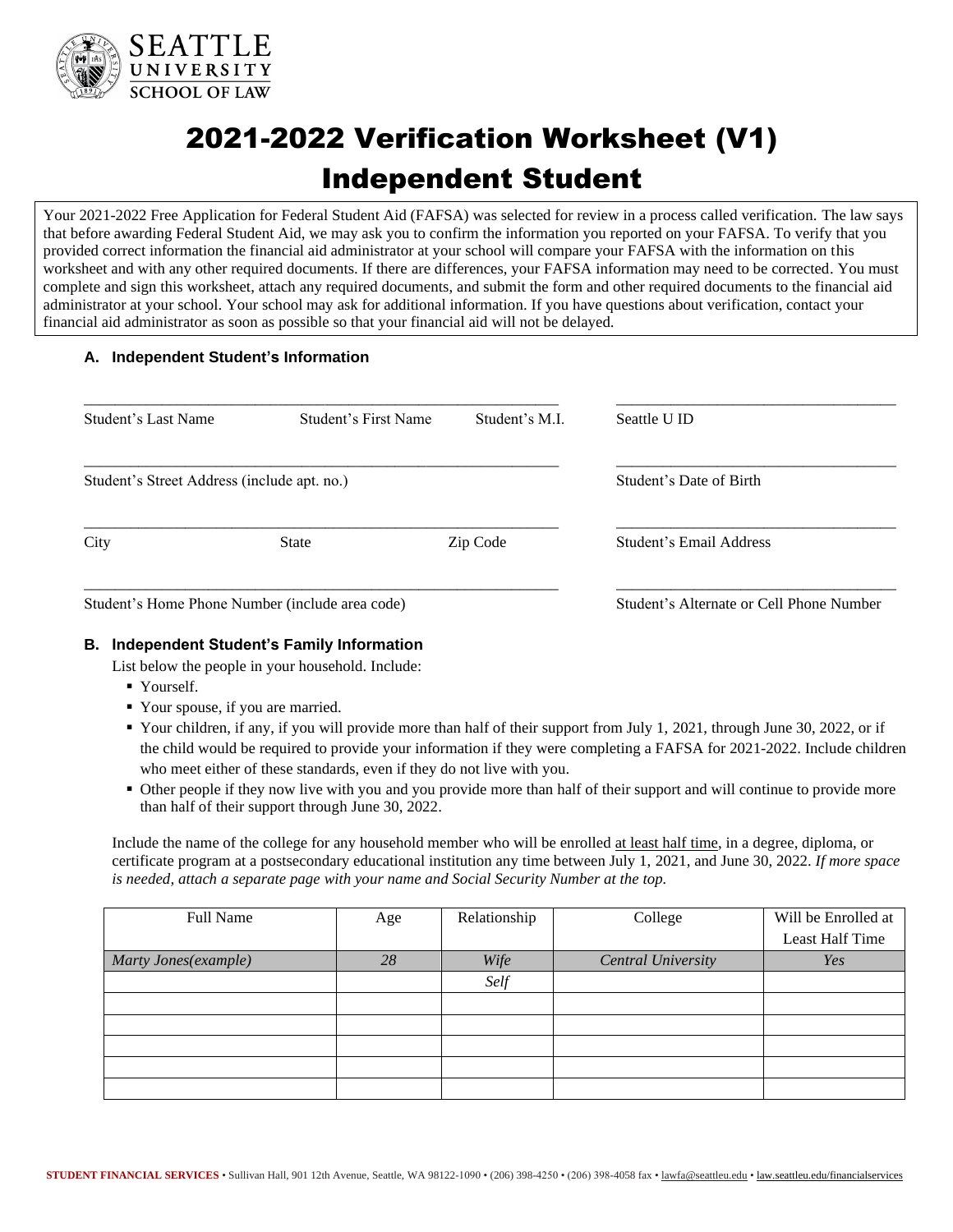### **C. Independent Student's Income Information to Be Verified**

1.TAX RETURN FILERS—**Important Note:** The instructions below apply to the student and spouse, if the student is married. Notify the financial aid office if the student or spouse filed separate IRS income tax returns for 2019 or had a change in marital status after the end of the 2019 tax year on December 31, 2019.

**Instructions**: Complete this section if you, the student, filed or will file a 2019 income tax return with the IRS. *The best way to verify income is by using the IRS Data Retrieval Tool that is part of FAFSA on the Web at FAFSA.gov. If you have not already used the tool, go to FAFSA.gov, log in to your FAFSA record, select "Make FAFSA Corrections," and navigate to the Financial Information section of the form. From there, follow the instructions to determine if you are eligible to use the IRS Data Retrieval Tool to transfer 2019 IRS income tax information into your FAFSA.* In most cases, no further documentation is needed to verify 2019 income information that was transferred into the student's FAFSA using the IRS DRT if that information was not changed.

It takes up to two weeks for IRS income information to be available for the IRS Data Retrieval Tool for electronic IRS tax return filers, and within eight to eleven weeks for paper IRS tax return filers. If you need more information about when, or how to use the IRS Data Retrieval Tool see your financial aid administrator.

#### **Check the box that applies:**

I, the student, have used the IRS Data Retrieval Tool in FAFSA on the Web to transfer my (and, if married, my spouse's) 2019 IRS income information into my FAFSA, either on the initial FAFSA or when making a correction to the FAFSA. *Your school will use the IRS information that was transferred in the verification process.* 

I, the student, have not yet used the IRS Data Retrieval Tool, but I will use the tool to transfer my (and, if married, my spouse's) 2019 IRS income information into my FAFSA once I have filed my 2019 IRS tax return. *See instructions above for information on how to use the IRS Data Retrieval Tool. Your school cannot complete the verification process until your (and, if married, your spouse's) IRS information has been transferred into your FAFSA.*

I, the student, am unable or choose not to use the IRS Data Retrieval Tool in FAFSA on the Web, and I will submit to the school **2019 IRS tax return transcript(s)—**not photocopies of the income tax return.

*To obtain an IRS tax return transcript, go to [http://www.irs.gov/transcript,](http://www.irs.gov/transcript) or call 1-800-908-9946. Make sure to request the "IRS tax return transcript" and not the "IRS tax account transcript."* You will need your Social Security Number, date of birth, and the address on file with the IRS (normally this will be the address used when your 2019 IRS tax return was filed). You may use the "Get Transcript" online option to print out a PDF transcript immediately to submit to our office or select the option to have the transcript mailed to you. It takes up to two weeks for IRS income information to be available for electronic IRS tax return filers, and up to eight weeks for paper IRS tax return filers. If you are married and you and your spouse filed separate 2019 tax returns, you must submit tax return transcripts for both you and your spouse.

Check here if an IRS tax return transcript(s) is attached to this worksheet.

Check here if IRS tax return transcript(s) will be submitted to your school later. Verification cannot be completed until the IRS tax return transcript(s) has been submitted to your school.

2.TAX RETURN NONFILERS—Complete this section if you, the student (and, if married, your spouse), will not file and are not required to file a 2019 income tax return with the IRS.

**REQUIRED:** Student (and, if married, my spouse) must submit IRS Verification of Non-filing Letter, dated on or after October 1, 2020. The letter can be obtained by using the IRS "Get Your Tax Record" tool at www.irs.gov, or by completing, printing, and mailing IRS Form 4506-T and checking box 7.



Check here if confirmation of non-filing is attached to this worksheet

#### **Check the box that applies:**

The student (and, if married, the student's spouse) was not employed and had no income earned from work in 2019.

The student (and/or the student's spouse if married) was employed in 2019 and has listed below the names of all employers, the amount earned from each employer in 2019, and whether an IRS W-2 form is attached. Attach copies of all